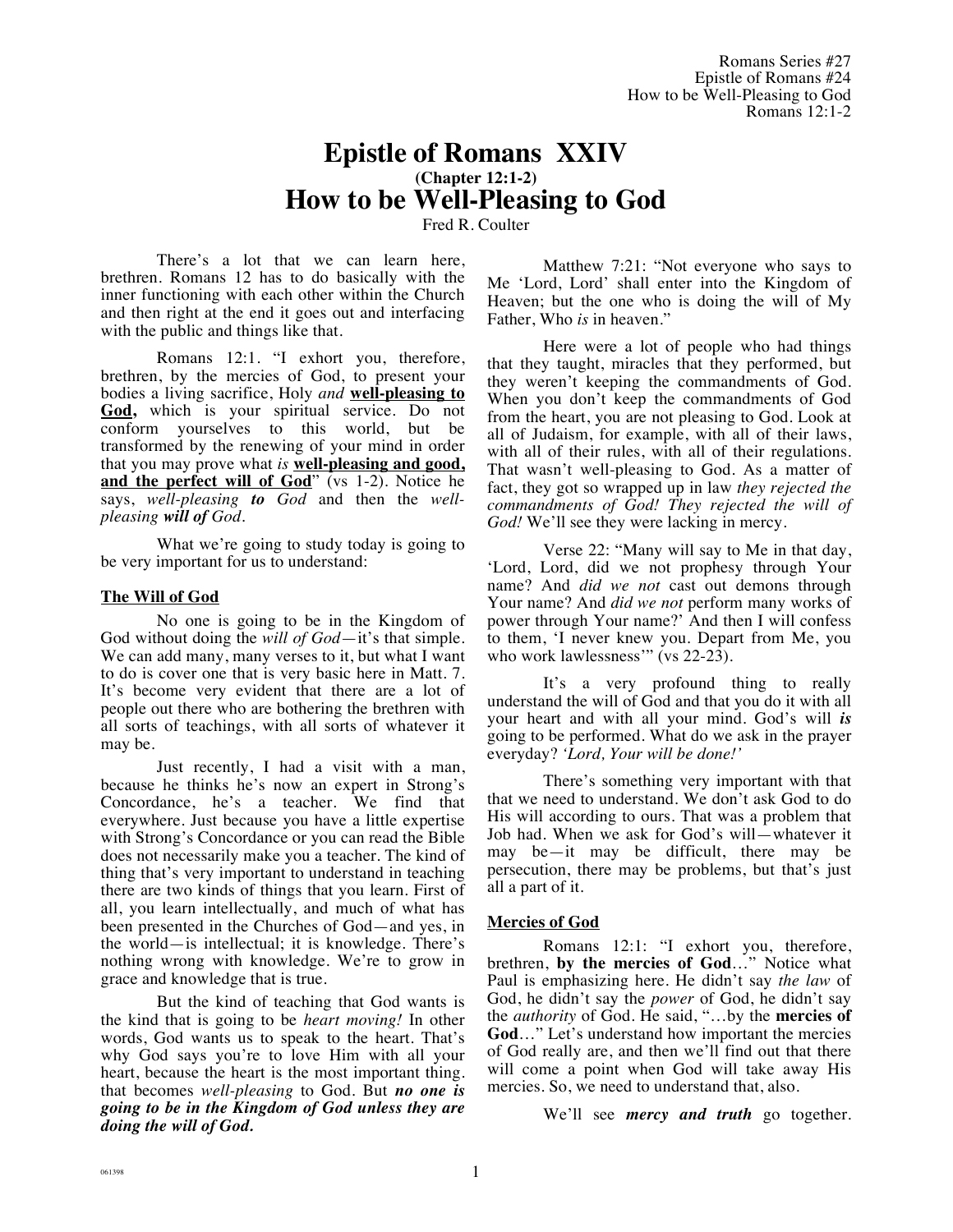there's a proper use of mercy. Mercy in this case is not what we would call modeled in emotions or 'muddle-headed mush-mindedness.' Mercy is when you understand, in Truth, that God is right and you, as a human being, need God's mercy.

Psalm 61:1: "Hear my cry, O God; attend unto my prayer…. [notice how he's beseeching God; notice the attitude] …From the end of the earth I cry to You when my heart is overwhelmed; lead me to the Rock higher than me" (vs 1-2). This is really a prophecy of Christ Who is the Rock (1-Cor. 10:4 and that Rock that followed them was Christ.

Verse 3: "For You have been a shelter for me, a strong tower against the enemy. I will dwell in Your tabernacle forever; I will take refuge in the hiding place of Your wings. Selah" (vs 3-4). Think on this! Just think of your own circumstances. I can relate quite well to some of the things that he says here. I'm sure you can in your life, too.

Verse 5: "For You, O God, have heard my vows; You have given *me* the heritage of those who fear Your name. May You add to the days of the king's life; may his years be as many generations. May he abide before God forever…" (vs 5-7).

Notice how he gets right into eternal salvation. This also could be part of the prophecy of Christ Who is the King; part of the prophecy of His bringing mercy.

"…prepare **mercy and truth** to preserve him" (v 7). Of course, all the way through the ministry of Christ is *mercy and truth!* How many times was He moved with compassion, and even in dealing with the Pharisees in the way that they were, He had to be very strong with them, but they got the Truth in love, because it was in love that He gave it to them, though it was in power.

Psalm 85 talks about *mercy and truth*; so you can't really separate *mercy and truth*—they go together. It talks about forgiveness and all of that is part of mercy. We will see how it comes and then we will see one of the problems that the scribes and Pharisees had. They didn't have love or mercy and that created some great problems for them.

Psalm 85:1: "O LORD, You have shown favor to Your land; You have brought back Jacob from exile."

This is in a Millennial setting as it were, or you could also tie this in when they came back from the Babylonian captivity. But this more fits the Millennium, the captivity of Jacob.

Verse 2: "You have forgiven the iniquity of

Your people; You have covered all their sins. Selah." First of all, where there's *mercy and truth*, there's recognition of sin. Before there is mercy there has to be recognition of sin.

Verse 3: "You have taken away all Your wrath; You have turned from the fierceness of Your anger. Restore us, O God of our salvation, and cause Your anger toward us to cease. Will You be angry with us forever? Will You draw out Your anger to all generations? Will You not give us life again, so that Your people may rejoice in You?…. [this is really a confession and repentance as you're going along] …**Show us Your mercy**, O LORD, and **grant us Your salvation**" (vs 3-7). We will see that *mercy and salvation* also go hand-in-hand. So, you have *truth, mercy and salvation* going hand-inhand.

Verse 8: "I will hear what God the LORD will speak; for He will speak peace to His people, and to His saints, but let them not turn again to folly." Another thing concerning mercy, you don't want to take advantage of it.

Verse 9: "Surely His salvation is near to those who fear Him, so that glory may dwell in our land. **Mercy and Truth** have met together; righteousness and peace have kissed each other" (vs 9-10). Notice how that in a Millennial setting that this is, and I'm sure that that's going to apply to Israel when they're brought out of captivity.

Verse 11: "Truth shall spring out of the earth, and righteousness shall look down from heaven. Yea, the LORD shall give that which is good, and our land shall yield its increase. Righteousness shall go before Him and shall set us in the way of His steps' (vs 11-13).

There's another thing with mercy that comes along, Psalm 101:1—there's *mercy and justice!* "I will sing of **mercy and justice**; to You, O LORD, I will sing praise." Now, there's something very important concerning *mercy and judgment* that we need to look at. *Before you can have mercy, there must first of all be judgment.* That's what the scribes and Pharisees were lacking, and we'll see also they were lacking love. Notice what God considers important:

Matthew 23:23: "Woe to you, scribes and Pharisees, hypocrites! For you pay tithes of mint and anise and cummin, but you have abandoned the **more important** *matters* of the law—… [Notice he didn't say Sabbath and Holy Days, that's all understood. What are the 'weightier [important] matters of the law'?] …**judgment, and mercy and faith**…."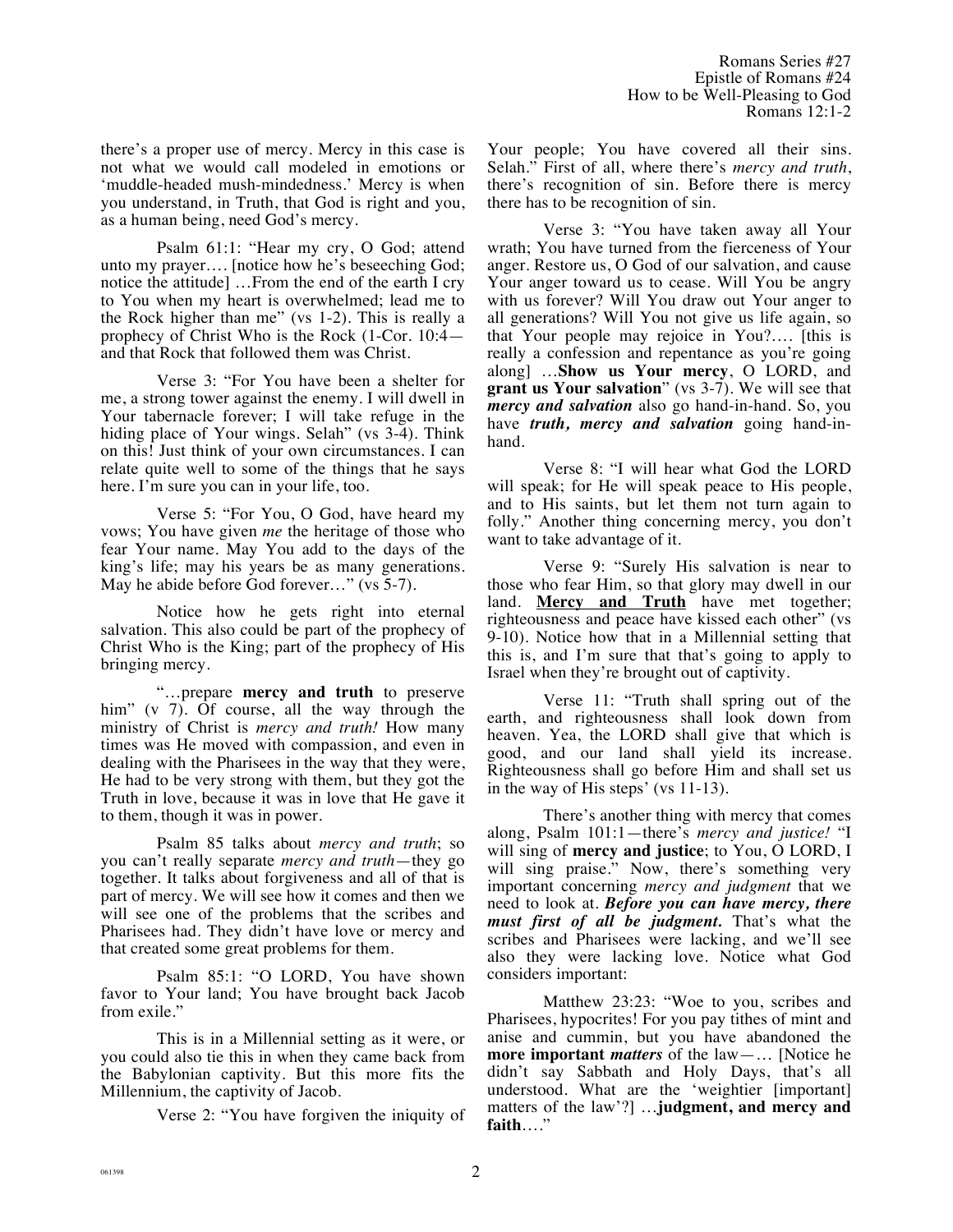So, before you can have mercy, you must have judgment, otherwise, how can you have mercy? Also, before there can be mercy, there must be repentance, and repentance is when there is judgment. That's why when you come along and are convicted of sin, the judgment is *the wages of sin is death!* You're convicted, so *you repent!* And God is merciful and what does He do? *Remove your sins far from you!* Then mercy follows judgment. What happens when you have mercy? *You're increased in faith! You believe and love God even more!*

Let's look at Luke's account because it's a little bit different, Luke 11:42: "But woe to you, Pharisees! For you pay tithes of mint and rue and every herb, but you pass over the judgment and the love of God…."

They didn't have the love of God. There's one thing for sure, you cannot have proper judgment unless you have the love of God; and you cannot have mercy unless you first have judgment. So, here's what we have:

- judgment
- mercy
- love<br>• faith
- faith

All tied together within the **mercies of God**. "…It is obligatory *for you* to do these things, and not to set aside those *lesser things*" (v 42).

John 5:42 is a very profound verse, and I think we have too much of this [Pharisaism] within the Churches of God, and Pharisaism is based on self-righteousness:

John 5:42 [Jesus said] "But I have known you, that you do not have the love of God in yourselves."

You tie that altogether with all of the selfappointed 'teachers' going around here and there, doing this and teaching that and teaching the other thing. I tell you, brethren, it really makes you want to just go out some place and just hang your head and bawl about how bad the Church really is, the condition of the brethren.

God looks down here and He wants to give *His love* and He wants to give *His mercy*. But people are running around just doing their own thing. It's sad! For years I've heard all the horror stories that people have gone through, all because there's *no love of God* in the Church. Then it comes back to me that I preach on the love of God too much. Well, the problem is, you don't have enough of it, that's why you don't like it being preached if you think I preach on the love of God too much. How can you preach on it too much when it's the greatest thing and God is love?

So, Christ told them, 'You don't have the love of God.' You tie that together with all the things the scribes and Pharisees did. Because they didn't have the love of God, they didn't receive the mercy of God. *They received the judgment of God!*  We need to understand that when God judged Jerusalem and He scraped the earth: got rid of the temple, got rid of that system and sent them into captivity. God did not enjoy doing it, but I'll tell you one thing, they would not repent. When people come to the point that they won't repent, then they're in terrible shape.

Let's see that there does come a point that the mercies of God are withdrawn. Brethren, may that not be with the Church, and may that not be with the lives of the brethren. I'll also tell you, too and I've seen it and continue to see it—Jesus said, 'He that has *even that shall be taken from him,* which he thinks he has, and given to another.' We're seeing that principle happen today! With ministers and Churches of God who think they have it, and they don't, it is going down, *down, down!*

One young lady who was attending one of the other Churches of God, after three or four times going there, she was so fed up with it she says she's not going back. The sermons are 'stupid!' This is the way it is all over, and people are just sitting there going to sleep, and they don't realize that it's almost like liposuction of the brain! You'll have everything taken away from you. And the ministers—because they don't turn to God and they don't repent—the ceiling of their understanding is getting lower and lower and then they have to talk about silly things like 'how can you have a schedule to adjust your time.' *Nonsense!* If you can't figure that out without Sabbath services and someone telling you, 'Look, at such and such a time you get up and then you get dressed and then you brush your teeth and then you have breakfast…' *NONSENSE!* 'Then you go to work.' Listen! If you don't have that figured out by time you're 21, you're in bad shape!

What's going to happen is we're going to see this phenomena occur, Jeremiah 16:1 "The Word of the LORD came to me, saying, 'You shall not take a wife for yourself, nor shall you have sons or daughters in this place.' For thus says the LORD concerning the sons and concerning the daughters who are born in this place, and concerning their mothers who bore them, and concerning their fathers who begot them in this land: 'They shall die grievous deaths…'" (vs 1-4).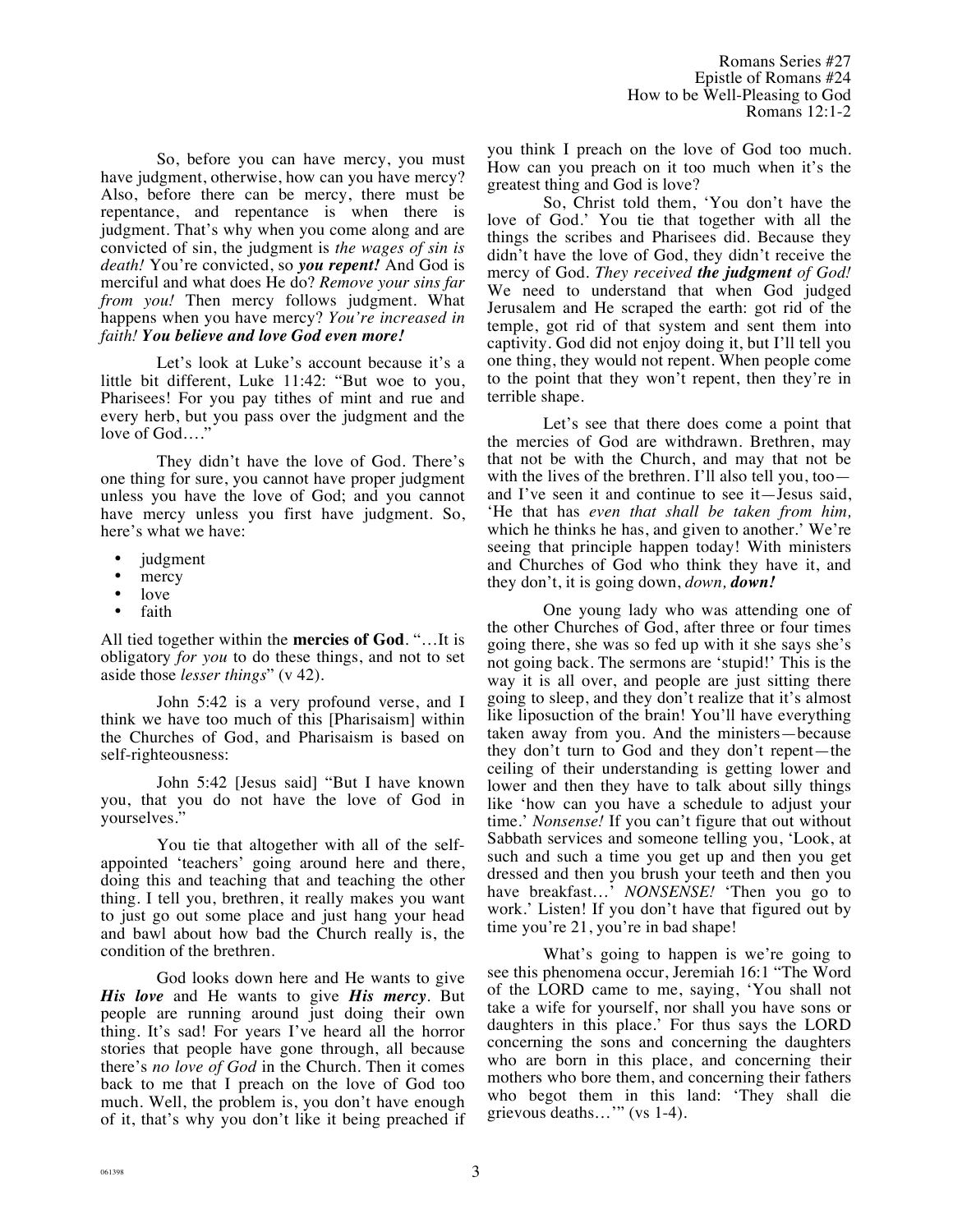Listen, brethren, we don't know how long it's going to be until the end is here. This is a warning for us. That's why Paul is beseeching us, 'I exhort you by the mercies of God.' He wants us to turn to God, not to come to this point here:

"'…of diseases; they shall not be mourned, nor shall they be buried. *But* they shall be as dung on the face of the earth. And they shall be destroyed by the sword and by famine; and their bodies shall be food for the birds of heaven and for the beasts of the earth.' For thus says the LORD, 'Do not enter into the house of mourning; do not go to weep nor moan over them. For I have taken away My peace from this people,' says the LORD, 'even loving kindness and mercies. Both the great and the small shall die in this land. They shall not be buried, nor shall *men* mourn for them, nor cut themselves, nor make themselves bald for them'" (vs 4-6).

That's some pretty strong language. *Last place you ever want to be is that God withdraws His mercy and loving-kindness!* Because then it gets to the point, as it says over here:

Jeremiah 7:16: "Therefore, do not pray for this people, nor lift up cry nor prayer for them, nor make intercession to Me; for I will not hear you."

So, *God's mercies* are not there just to be had *unless there's great repentance.* I'm afraid that the Church of God is rapidly reaching that point, and it all lies at the doorsteps of the ministry, *and* the brethren because they're responsible, too. *God is going to take away His mercies!* When He does, it's not going to be very pleasant; it's not going to be very nice.

Let's look at the things concerning the *mercies of God*; let's look at some more of these and understand how much we need the *mercies of God.*

Isaiah 63:7: "I will mention the loving kindnesses of the LORD, the praises of the LORD, according to all that the LORD has bestowed on us, and the great good to the house of Israel *by* which He bestowed on them according to **His mercies**, and according to the multitude of **His loving kindnesses**."

That's why it's always important, brethren, that we always keep our heart tender before God. We need the mercies of God all the time. Remember what Jesus said: 'Blessed are the merciful for they shall receive mercy.' It works both ways: *If you receive mercy then you must give mercy.*

Verse 7: "I will mention the **loving kindnesses** of the LORD…" We're going to see *mercies and loving-kindness* tied together in many cases.

"…the praises of the LORD, according to all that the LORD has bestowed on us, and the great good to the house of Israel *by* which He bestowed on them **according to His mercies**, and **according to the multitude of His loving-kindnesses**, for He said, 'Surely they *are* My people, children that will not lie.' So, He was their Savior" (vs 7-8). That was a time referring to the Church. That is also a prophecy of the Church.

Verse 9: "In all their affliction He *was* afflicted, and the angel of His Presence saved them; in His love and in His compassion He redeemed them; and He bore them, and carried them all the days of old. But they rebelled, and troubled His Holy Spirit… (vs 9-10).

So you see what happens. We are living in a time when everything is nice, everything is comfortable, and economically there's plenty of money everywhere; but, *those are dangerous spiritual times* when that happens. That's why we need to get our houses in order spiritually; get our houses in order economically; before they turn us into an Indonesia.

Let's also notice that *repentance and mercy* go together. *Repentance, mercy and confession of sins* all go together. There is no mercy without judgment and judgment is to bring repentance so that mercy can come. This is the *Psalm of Repentance* that David had when he had the affair with Bathsheba. I imagine that he was flat on the floor when he was saying this. I don't think he was lifting up his head very high. Remember what happened? Yes, he did, he laid on the floor for seven days! When Nathan came and said *you* are the man! *And David repented!*

Psalm 51:1: "Have mercy upon me, O God, according to Your loving kindness; according to the greatness of Your compassion, blot out my transgressions. Wash me thoroughly from my iniquity and cleanse me from my sin" (vs 1-2).

This is what we need to do, brethren. May this be what the whole Church of God and every minister and every one of the brethren will do today. Go to God with this kind of attitude. God will forgive!

But you have to do this, v 3: "**for I acknowledge my transgressions**, and my sin is ever before me." So, *with great deep and heartfelt repentance*; it was quite a thing!

If you feel kind of spiritually blah, and you know you haven't been doing what you need to do,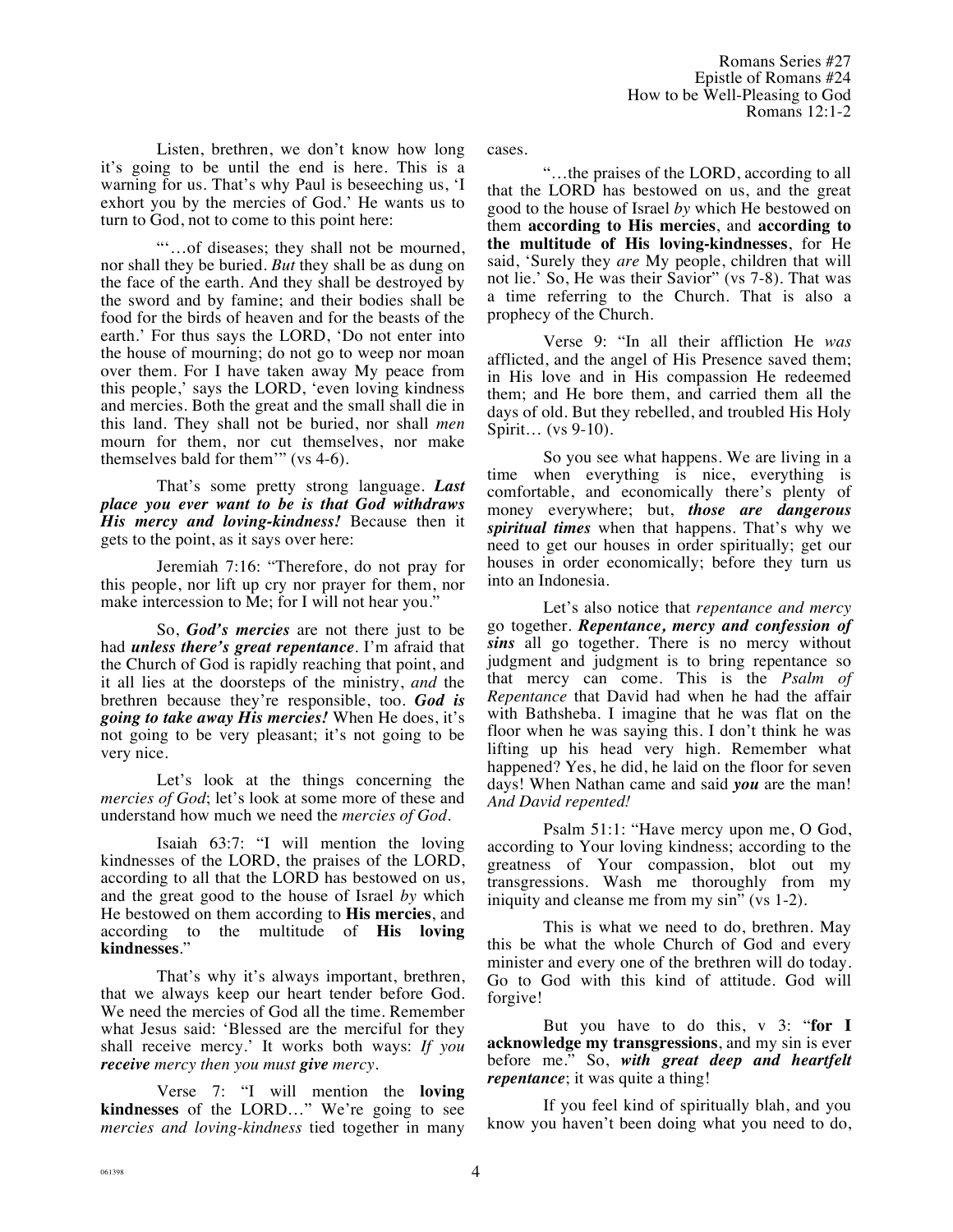and you've been busying yourself with things so you don't have to face the reality of going to God and repenting, then what I suggest you do is take a deep study through the book of Psalms, study it on your knees and let all of these words apply to you personally, as if these were your words; as if these were your prayers.

Psalm 69:13: "But as for me, my prayer is to You, O LORD…" Too many times we pray to ourselves—like the Pharisee; the Pharisee was standing praying to himself: 'God, I thank You I'm not like other men,' (Luke 18).

"…in an acceptable time; O God, in the abundance of Your **mercy** answer me, in the **Truth** of Your **salvation**…. [mercy, Truth and salvation] …But as for me, my prayer is to You, O LORD, in an acceptable time; O God, in the abundance of Your mercy answer me, in the Truth of Your salvation. Deliver me out of the mire, and let me not sink; let me be delivered from those who hate me and out of the deep waters. Do not let the flood of waters overflow me, nor let the deep swallow me up, and let not the pit shut its mouth upon me. Answer me, O LORD, for Your steadfast love is good; turn unto me according to the multitude of Your tender mercies. And hide not Your face from Your servant, for I am in trouble; answer me speedily" (vs 13-17).

Notice again, *repentance and mercy***.** So, if Paul is pleading 'by the mercies of God, present your bodies a *living* sacrifice'—that is motivated spiritually, because it is the Spirit that gives life; it is the Spirit that quickens—that's what it's talking about.

Psalm 103:1 is about the *mercy of God*— "Bless the LORD, O my soul; and **all that is within me**…" That's part of being a living sacrifice. If you're 'religious' you've got a little corner in your mind to do 'religious' things. But if you're *walking in God's way,* it is wholehearted and it's *all of you!* There's a difference. That's why *God's way* is not a 'religion.' people from the outside would view it as a religion, because that's how they view God's way. *It is a way of life, a way to live!* 

Verse 2: "Bless the LORD, O my soul, and forget not all His benefits." How many times did Israel forget all the benefits and blessings of God and what did it get them into? *Nothing but trouble!* I think that's where we are in the Church today. They're forgetting all about the blessings of God; forgetting all about the goodness, mercy and kindness of God; and fighting and quarrelling and arguing—it's a mess, brethren! I tell you, it's effecting on each one in their own lives, and God is going to keep on doing it until everyone really turns to God and turns to Him in *truth, love and mercy!*

Verse 3: "Who forgives all your iniquities…" That's why you never come to a point and say, 'God can't forgive me this; God can't forgive me that.' What are you doing? *You're setting yourself up as more righteous than God! God can forgive you!* If you say 'God can't forgive me,' then you're just being self-righteous; you're not committing the unpardonable sin. The unpardonable sin is you wouldn't care anything about God and walk off and just hate God, forget God and curse God. I've seen some of that, too.

"…Who heals all your diseases" (v 3). I just might mention here that it's good to do good things, take care of your body—that's fine. But God is the One Who heals! Never forget that! Even if you do the things that are natural, God is still the One Who heals. In healing, let's understand, there are certain things we can do, there are other things that only God can do. We need to look to God for healing. We have a lot of healings, brethren. I send out anywhere from four to ten anointed cloths every week, and the people are healed. I don't go making great, long lists on it. I think we need to handle that and not let your right hand know what your left hand is doing. *Let God do the work and let God do the healing!* 

He's also sending a message to us that we need to take care of our bodies. I know I've let mine go and I'm paying the price for it with my hip. I'm just asking God to intervene and heal me, and I'm doing what I can do, but you know it gives me great understanding of the pain and agony that people go through, because of what I've gone through. "…Who heals all your diseases."

Verse 4: "Who redeems your life from destruction, Who crowns you with loving kindness and tender mercies." That's why we exist. That's the very reason why we breathe

Verse 8: "The LORD is merciful and gracious, slow to anger, and abundant in mercy. He will not always chasten, nor will He keep His anger forever. He has not dealt with us according to our sins, nor rewarded us according to our iniquities, for as the heavens are high above the earth, so is His mercy toward those who fear Him" (vs 8-11).

That fear means *going on into the love of God.* When we do the things that please God—that's why it's talking about here to do the things that please God—then God's mercies keep coming, God's mercies keep flowing, and that's what we want.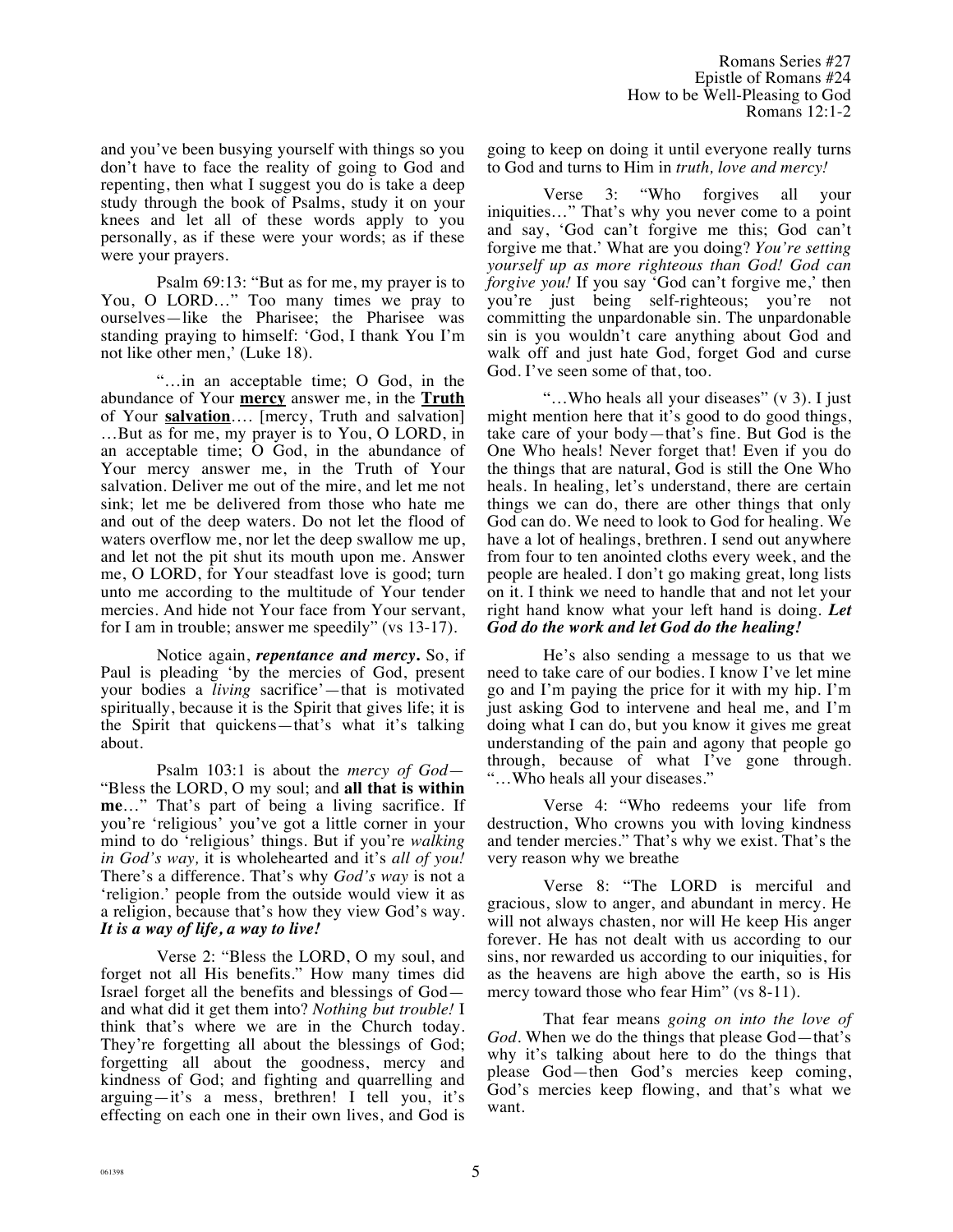Go through all of Psa. 119 and look up all the areas concerning mercy. That will be another whole study itself. We can't possibly cover everything in this study, otherwise we would never get done with the book of Romans. We would still be at it five years from now. This is something you can always count on, brethren, since:

- God is eternal
- God is love
- God is there
- He hasn't forsaken us
- He's called us
- He's given us His Spirit
- He wants us to have His mercies

2-Corinthians 1:3 "Blessed *be* the God and Father of our Lord Jesus Christ, the Father of **mercies,** and *the* God of all **comfort**."

If you're upset and agitated because of things, or things in your life, God is the One Who will comfort you. It's a spiritual thing that you have to do. Too many times we try to work it out on our own. But it's a spiritual thing that we must do.

Verse 4: "**Who comforts us in all our tribulation**… [sometimes you wonder why you go through the things that you do; here's why]: …in order that we may be able to comfort those who are in any trial, through the comfort with which we ourselves are comforted by God" (vs 3-4).

That's part of what we're trying to do with the brethren today, with what we're doing—help them, comfort them, restore them to God—but, as we've seen, there are things they have to do.

Verse 5: "For to the degree *that* the sufferings of Christ abound in us, so also our comfort abounds through Christ. And if we are in distress, *it is* for your comfort and salvation, which is being worked out by *your* enduring the same sufferings that we also suffer; *and* if we are comforted, *it is* for your comfort and salvation (and our hope *is* steadfast for you); knowing that as you are partners in the sufferings, *you are* also *partners* in the comfort" (vs 5-7). *God is the One Who comforts!* 

Part of this is a spiritual thing that takes time. You don't necessarily understand this until you've gone through it and God has blessed you and you've been removed from the difficulty. Then you look back and you see, 'Ah! Now I know why I went through this.' Then you can use that as a lesson to help other people, to help them. Plus, it gives you something else; it gives you an understanding that you don't judge by appearances. You know that there's more to it than meets the eye. You don't judge just by the circumstances that you see. Maybe there are other circumstances, which you haven't yet seen. That's all important! Then that puts you in a frame of mind that you want to do things that are *well-pleasing* to God.

Romans 12:1: "…to present your bodies a living sacrifice, Holy…" Brethren, this is why we follow the laws of clean and unclean meats. Did you know that? *Because we're Holy!* Notice why God gave these laws, and this applies to us. If we have the Holy Spirit, are we Holy people? *Yes, we are!*

Deuteronomy 14:1: "You *are* the children of the LORD your God. You shall not cut yourselves nor make *any* baldness between your eyes for the dead, for you *are* a Holy people to the LORD your God, and the LORD has chosen you to be a specially treasured people to Himself, above all the nations that are on the earth. You shall not eat any abominable thing" (vs 1-3).

That's the whole basis of the law of clean and unclean. Not whether we have refrigerators or have means of preserving and smoking meats and things like that. It's that God wants us to be Holy. The other things are all abominations.

I was talking to some people who were in the congregation when it was announced in the Church of God that it was all right to eat unclean foods. As soon as the 'amen' was said, there were people out there gathering, deciding where they were going to go eat their shrimp and lobster and all of that sort of thing—*the very day!* They must have been 'tares.' I tell you, I can't stand the smell of some of those things; it's just nauseating! When you understand about these things… Of course, they're many people who understand that the hog isn't fit to eat.

This shows that we are Holy people, how this was not only to Israel, but also was a prophecy of us, 1-Peter 2:9: "But you *are* a chosen stock, a royal priesthood, a Holy nation, a people for a possession *of God*, that you might proclaim His *excellent* virtues, Who called you out of darkness into His marvelous light; who once *were* not a people, but now *are the* people of God; who had not received mercy, but now have received mercy" (vs 9-10). Do you see how all the fits in with what we're studying here? *To present your bodies Holy!*

Let's add in here the explanation of clean and unclean foods. They will always turn to Acts 10—let's understand that it has nothing to do with eating clean or unclean foods. Remember what Peter said: 'Lord, I've never eaten anything common or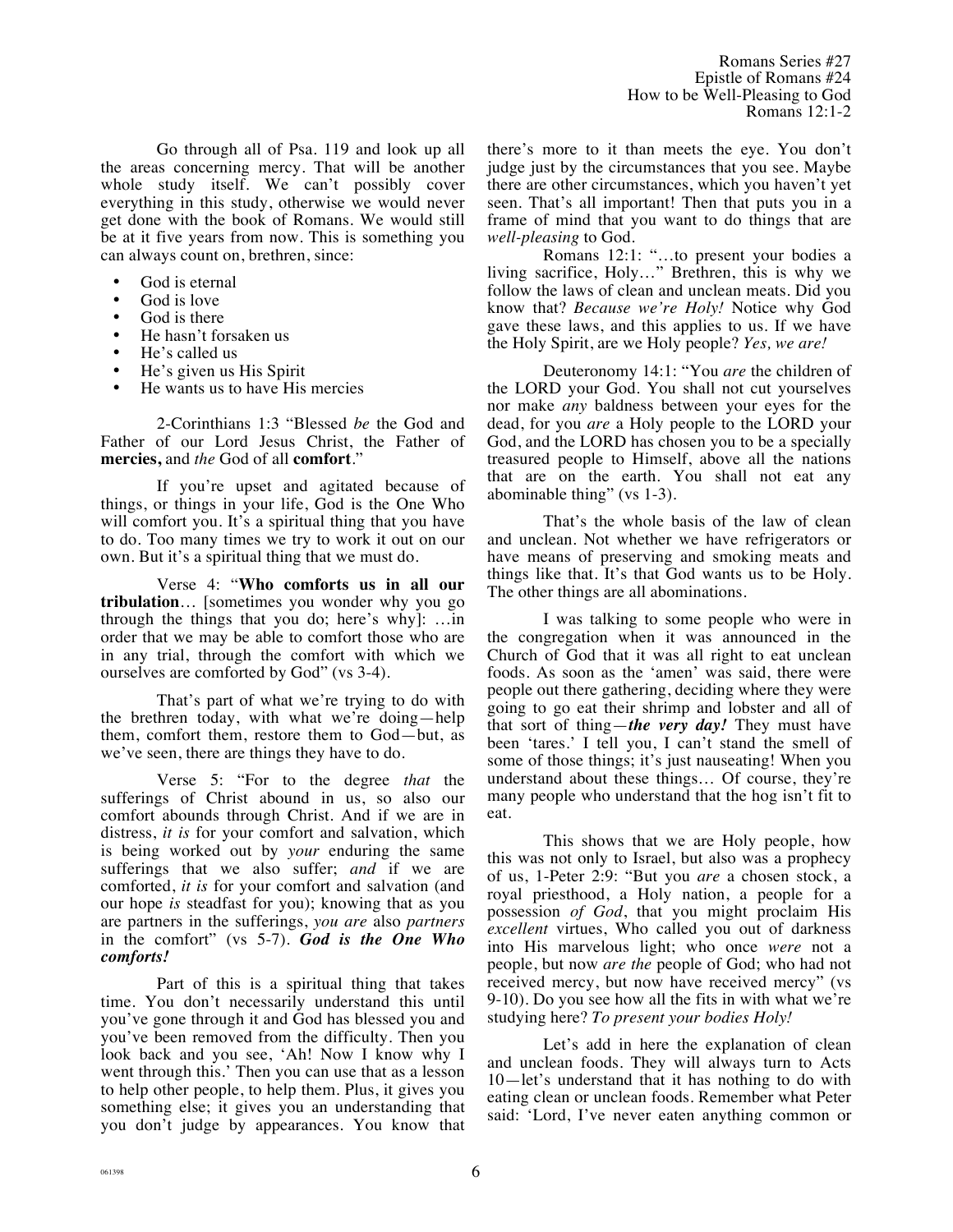unclean.' Remember when the vision came? Simon the Tanner didn't come down off the roof and say to Peter, 'Come on over here, we've got a nice hog we just butchered.' *NO!*

1-Timothy 4:1: "Now, the Spirit tells *us* explicitly that in *the* latter times some shall apostatize from the faith… [that means they were in] (notice where these things come from): …*and* shall follow deceiving spirits... [unclean, lying spirits] …and doctrines of demons… [that's where these things come from] …speaking lies in hypocrisy, their consciences having been cauterized *with a hot iron*; forbidding to marry; *and commanding* to abstain from meats…" (vs 1-3). Notice very carefully, this is not clean or unclean; this is vegetarianism; by command!

"…which God created to be received with thanksgiving… [Did God create all animals and all things to be received with thanksgiving? *NO!*] (we'll define it here): …by the faithful, even *by* those who know the Truth"  $(v 3)$ .

What is Truth? Your Word is Truth! So, if we read back in Deut. 14 that we're Holy people, that we are not to eat these things, then that ties right in with this, because it is:

"…created to be received with thanksgiving by the faithful, even *by* those who know the Truth. For every creature of God *designated for human consumption is* good, and nothing to be refused, *if* it is received with thanksgiving, because it is sanctified by the Word of God and prayer" (vs 3-5).

So, it's specifically defined! That's what it means. If it's sanctified, it is set aside, it is specifically defined. Part of *presenting your body Holy to God* then it is that you obey concerning the clean and unclean meat laws.

Romans 12:1: "…to present your bodies a living sacrifice, Holy *and* **well-pleasing to God,** which is your spiritual service…." Let's look at the things that are *pleasing to God.*

Verse 2: "…in order that you may prove what *is* well-pleasing and good, and the perfect will of God." If God says unclean foods are an abomination, is that part of the good and perfect will of God? *If you eat them, no, it's not!* If you don't eat them, *yes, it is!*

Let's talk about *pleasing God!*

(go to the next track)

# **Pleasing God and Belief**

This is the *faith chapter,* very important to

understand, Hebrews 11:6: "Now, **without faith** *it is* **impossible to please** *God*…." Means *you have no power to please Him*. What happens if you know you don't have enough faith? The kind of faith that God wants us to have is *His faith;* meaning that the faith is a *gift of God.*

You have to go to God and do like this man did when he brought his son to have the demon cast out, Mark 9:17: "Then one from the multitude said, 'Master, I brought my son who has a dumb spirit to You; for wherever it seizes him it dashes him down; and he foams and gnashes his teeth, and is withering away. And I spoke to Your disciples, in order that they might cast it out, but they did not have *the* power." (vs 17-18).

Even the disciples, at that point, didn't have faith. Yet, Christ was right there with them on a dayto-day basis. Quite amazing!

Verse 19: "And He answered him, saying, 'O faithless generation! How long shall I be with you? How long shall I bear with you? Bring him to Me.' Then they brought him to Him. But when the spirit saw Him, *it* immediately threw him into convulsions; and he fell down on the ground *and* began rolling about *and* foaming *at the mouth*. And He asked his father, 'How long a time has this *demon* been with him?' And he said, 'From childhood. For it often throws him both into the fire and into the water, that it might destroy him. But if You have the power *to do* anything, have compassion on us *and* help us'" (vs 19-22). That's a terrible situation, brethren!

Verse 23: "And Jesus said to him, 'If you can believe, all things are possible to the one who believes.'" This is a difficult problem. Notice what the father did. First of all, he started out in Truth.

Verse 24: "And the father of the little child cried out at once, saying with tears, 'Lord, I believe. **Help my unbelief.**" His unbelief was confounded further because he came to the disciples and the disciples couldn't do it. We've had this many times, too, with brethren. They come to the ministers and the ministers don't have any faith, and consequently, they're not healed. So, it works both ways. You have to start off by admitting that you don't have the faith.

When the disciples came and said, 'Why couldn't we do it, v 29: "Then He said to them, 'This kind cannot *be made to* go out by anything except prayer and fasting.'" So that you're close to God and you have that spiritual relationship and the Spirit of God so that these things can be done. If you're drifting away and far away from God, you don't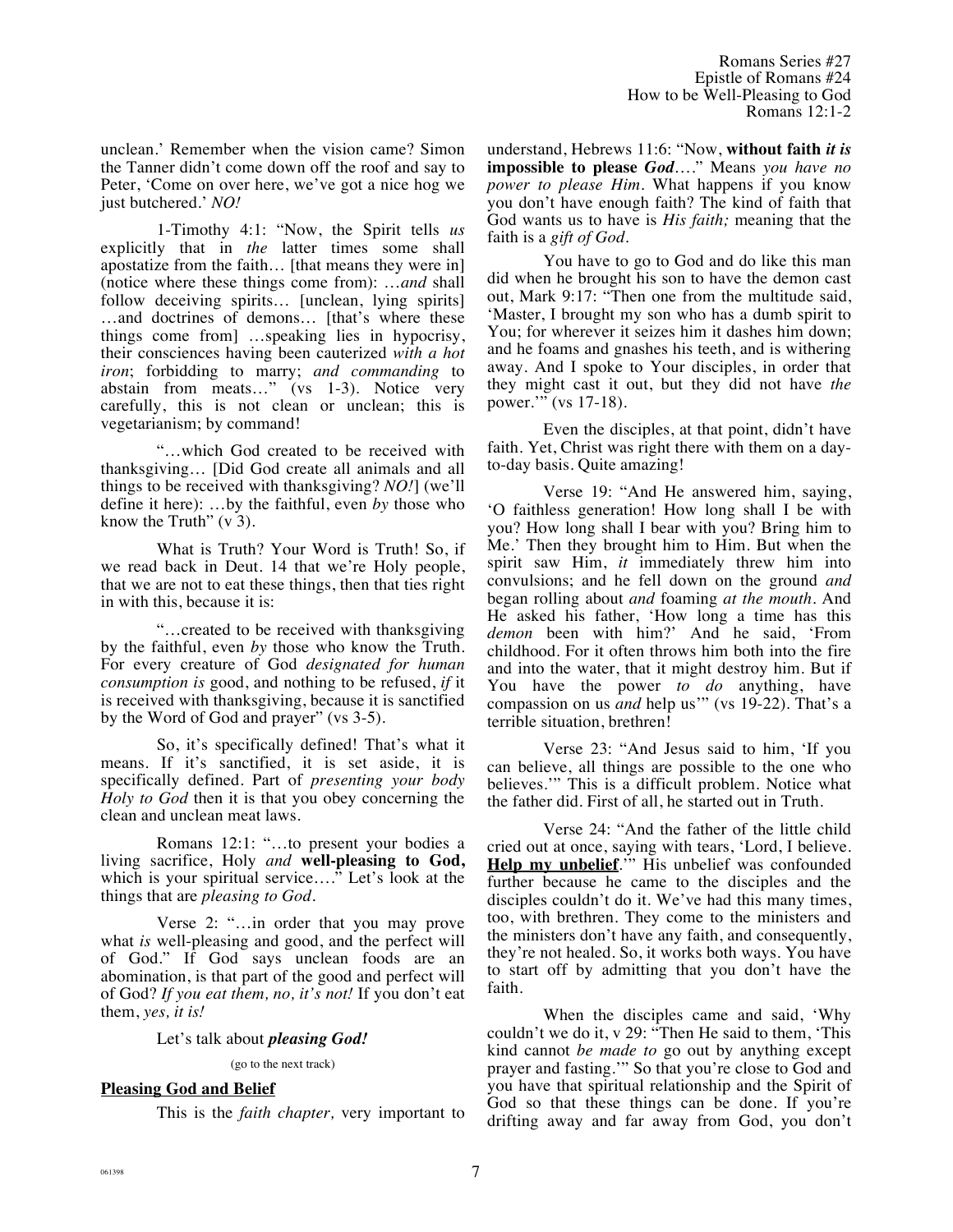have faith. Sure enough there's going to be some sort of crunch that's going to come. You can almost be guaranteed it. That's why you have to grow in faith and look to God for faith.

Hebrews 11:6 "Now, without faith *it is* impossible to please *God*. For it is mandatory *for* the one who comes to God **to believe** that He exists…" Have absolutely no doubt about it; that includes everything about God, because *if you believe* that He is, you must also believe everything about Him and everything that He has done, including sending His Son Jesus Christ.

"…*that* He is a rewarder of those who diligently seek Him" (v 6). That ties right in with being a *living sacrifice*; doing the things that are *well-pleasing*.

You know, maybe Herbert Armstrong was right when he said, 'Brethren, I don't think half of you are converted.' I mean, since he's been gone and everything has been scattered, more than half of the Church is gone. Where are they?

Romans 8:5: "For those who walk according to the flesh…" We'll see how this ties in together, because we're not to be conformed to the world; if you're after the flesh you want to be conformed to the world.

"…mind the things of the flesh; but those who walk according to *the* Spirit mind the things of the Spirit" (v 5). The things of the Spirit are *the fruits of the Spirit* (Gal. 5:22):

- love
- faith
- joy
- hope
- peace<br>•  $\log_{10}$
- long-suffering<br>• soodness
- goodness
- gentleness
- meekness

—'against such there is no law!' Those are the things of the Spirit.

Verse 6: "For to be carnally minded *is* death, but to be spiritually minded *is* life and peace, because the carnal mind *is* enmity against God, for it is not subject to the Law of God; neither indeed can it *be*. But those who are in *the* flesh cannot please God" (vs 6-8). You tie that together with the one who comes to God *must believe that He is.* It's impossible to please God unless you believe that He *is!* Why? *Because all you're doing is getting 'religion' for your own selfish self,* rather than seeking salvation, which comes from God. That's

quite a profound lesson!

Verse 9: "However, you are not in *the* flesh, but in *the* Spirit, if *the* Spirit of God is indeed dwelling within you. But if anyone does not have *the* Spirit of Christ, he does not belong to Him." There is the dividing line.

They can go through and do a lot of things in the letter of the Law. They can even recite Scripture, and they can even teach. But if they don't have the Spirit of God 'they are none of His.' That's why all this separating and things has come on today.

Let's see how it should be different with us than with the world, 1-Thessalonains 4:1: "Now then, as for the rest, brethren, we are beseeching and exhorting you in *the* Lord Jesus, even as you received from us how you are duty-bound to walk… [a *way of life*.] …and **to please God**, that you would abound *still* more. For you know what commandments we gave you through the Lord Jesus; because this is the will of God—*even* your sanctification—that you abstain from fornication" (vs 1-3)—and so forth; do the things that are *pleasing to God!*

1-John 3 tells us the things that we do to please God; what is delightful to Him. I don't think that all of the doctrinal stupidity of some of the things that we've all gone through was pleasing to God. I know some of these things upset me and just affected me for a long period of time. When they cut right to the heart you don't necessarily overcome it right away. It takes some time. It just does. Those things weren't pleasing to God. That can be the same thing with some of the things that I have heard in arguments and 'religious' things.

1-John 3:22: "And whatever we may ask we receive from Him because… [Notice there's a joint thing]: …we **keep His commandments** and **practice those things that are pleasing in His sight**."

So, you see there is a differentiation between commandment-keeping and doing the things that are pleasing. Commandment-keeping is required. Everyone should keep the commandments of God! To do the things that are pleasing to God is going above and beyond, and it's a spiritual thing.

Verse 23: "And this is His commandment: that we believe on the name of His Son Jesus Christ, and that we love one another, exactly as He gave commandment to us." Is that not pleasing to God? *Yes!*

Heb. 13 talks about *pleasing God* twice here. The book of Hebrews was written to all of the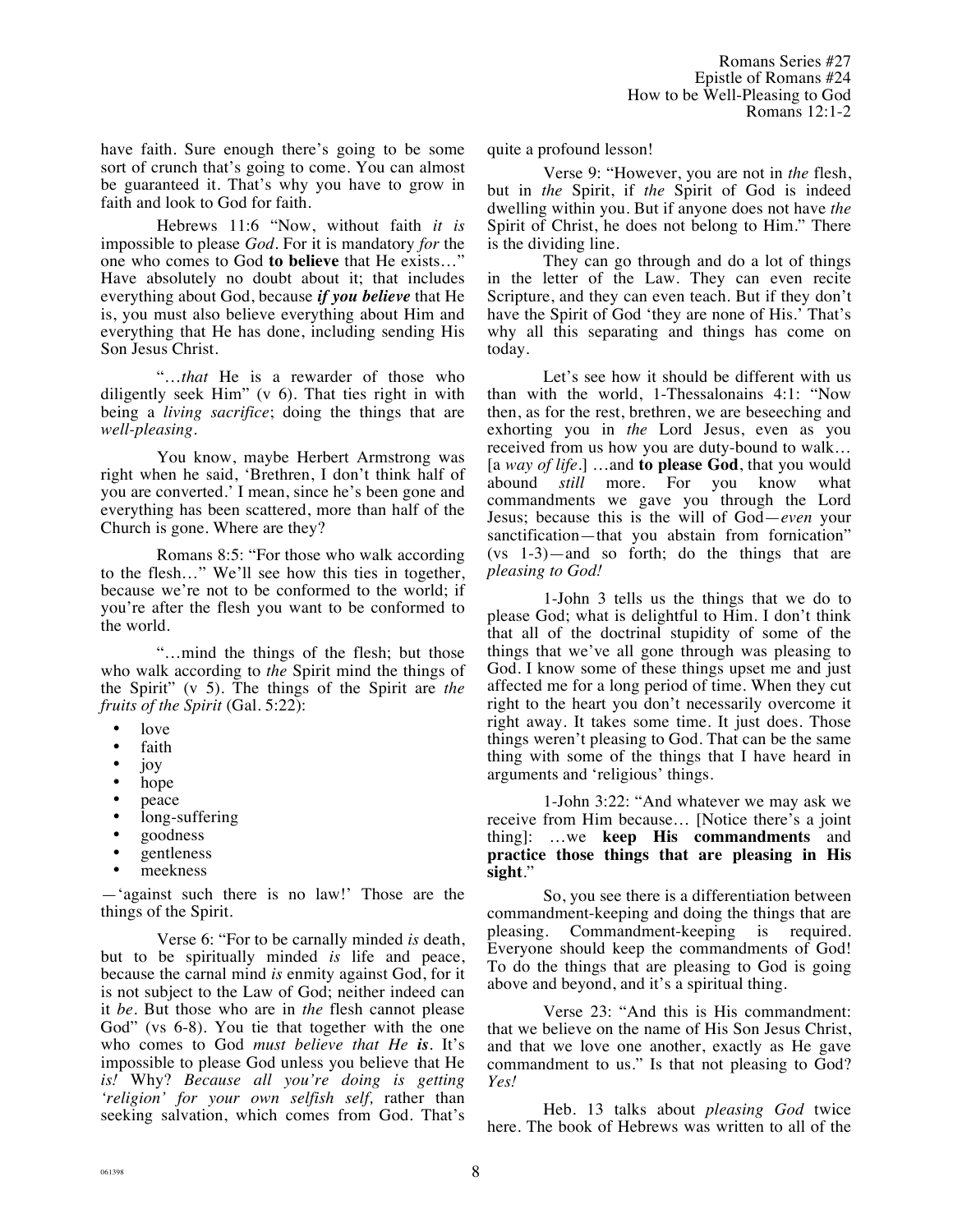Jews there in Jerusalem. The reason that Paul's name is not on it—though it has the hand of Paul and Luke in it—is because anything coming from the Apostle Paul to Jerusalem would have been burned on arrival. I mean, even so-called Christians in Jerusalem, of the circumcision party, did not accept Paul. We need to understand that. A lot of the zealots were not converted. What they were doing, they were going back to all the animal sacrifices and saying—since Jesus didn't come when they figured He should come and save their city and save their nation—they were going to take up and go back to the animal sacrifices; they were going to do all of the physical things. By that, constrain God to intervene and save Jerusalem and the temple.

So, Paul is saying here, Hebrews 13:9: "Do not be carried about by all kinds of strange doctrines…. [Oh, may we learn that! *Yes! Doctrine, doctrine, who's got a doctrine!*] …For *it is* good *for* the heart to be confirmed by grace *and* not *by* foods, which have brought no *spiritual* benefit to those who have been preoccupied *with them*. We have an altar from which those who are serving the *present earthly* tabernacle do not have authority to eat" (vs 9-10).

That's something, *saying that the priesthood had no right to the altar of Christ*; that is, unless they repented!

Verse 11: "For *pertaining to* those animals whose blood is brought into the Holy places by the high priest for *a* sin *offering*, the bodies of all these are burned outside the camp."

When they're burned without the camp there was bridge that went from the east end of the temple area across Kidron and then it went up to the Mt. of Olives. That's why we know Christ was crucified on the Mt. of Olives. He was a *sin offering!* And we know by the description of Luke, Mark and Matthew that the Centurion saw the veil rent, which covered the front of the temple. The only way you could see that is if you were on the Mt. Olives and you were looking west toward the temple. You could not have seen it if He was crucified down in the low valley; you couldn't even see the temple, nor in some of the traditional spots where they have Him crucified.

Near where Jesus was crucified was the altar where they took out all the sin offerings to burn them totally; burn them to ashes. The *wages of sin is death!* And the ultimate wages of sin is *the Lake of Fire*; burned in ashes. That's why all sin offerings were handled that way.

Verse 12: "For this reason, Jesus…" was outside the camp; He was crucified right close to where that altar for burning the sin offerings was, the Miphkad Altar.

"…in order that He might sanctify the people by His own blood, also suffered outside the gate…. [outside the gate of the city; outside the east gate of the temple] …So then, let us go forward to Him outside the camp, bearing His reproach. For we do not have a continuing city here *on earth*…" (vs 12-14).

That's what the whole struggle was at that time with the destruction of Jerusalem coming; they wanted to preserve the city and the temple, and that's why you read in the book of *Josephus* so many pilgrims came that year that the temple was destroyed. The word went out, 'Let's all come; let's all keep the Passover; let's all have all these animal sacrifices and God surely will spare us from the Romans.' But it all backfired on them, because those things don't please God.

"…rather, we are seeking the one that is coming. Accordingly, let us offer *the* sacrifice of praise continually to God through Him; that is, *with the* fruit of *our* lips openly professing *our faith* in His name. Now do not forget to do good and to fellowship, for with such sacrifices God is well pleased" (vs 14-16).

Present your bodies whole, wholly a living sacrifice. This is what it's talking about, the kind of living sacrifice of:

- service
- love
- prayer<br>• faith
- faith<br>• hope
- hope
- mercy

Verse 17: "Follow your leaders, and be submissive, because they are looking out for your spiritual well-being, as *those who must be* ready to give an account *to God* in order that they may do this with joy, and not *with* groaning because that *would be* unprofitable for you. Pray for us; for we are certain that we have a clear conscience, in all things desiring to conduct ourselves well. Now, I am earnestly exhorting *you* to do this more diligently that I may be sent back to you more quickly. And *may* the God of peace, Who raised our Lord Jesus from among *the* dead—that great Shepherd of the sheep—through *the* blood of *the* everlasting covenant, perfect you in every good work in order that you may do His will…" (vs 17-21).

Notice how this ties in with Rom. 12:1-2, and, of course, the rest of Rom. 12 tells about *how*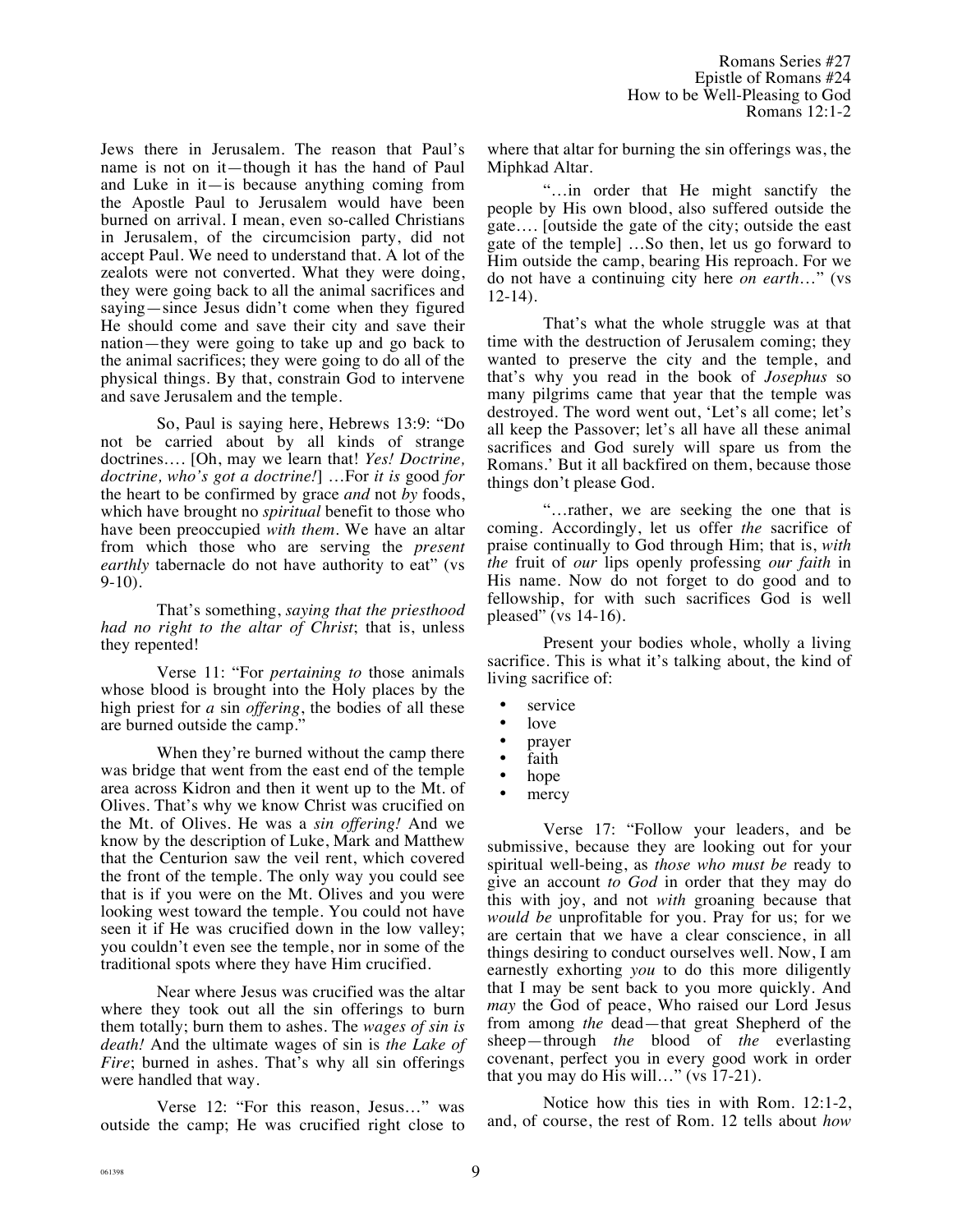Romans Series #27 Epistle of Romans #24 How to be Well-Pleasing to God Romans 12:1-2

*you are perfect* in every good work; it lays it out in full description.

"…**accomplishing in you that which** *is* **well pleasing in His sight, through Jesus**  Christ..." (v 21). There it is, you can't please God unless it's through Jesus Christ. What did Jesus say? *None can come to Me except the Father draw him; and none can come unto the Father except through Me!* That's how we do the things that are wellpleasing to God.

"…to Whom *be the* glory into the ages of eternity. Amen" (v 21).

There are some other things that we can put down there, there are plenty of other Scriptures concerning about doing the things that *please God*. I'll let you do a little extra study in that.

Romans 12:2: "Do not conform yourselves to this world…" It's going to be harder today than ever before, because there are so many things out there that you can just love. When life is easy, pleasant and smooth, it's easy to love the world. Especially when the world is placing its good foot forward.

But here's what God says, 1-John 2:15: "**Do not love the world**, nor the things *that are* in the world. If anyone loves the world, the love of the Father is not in him."

That's a profound statement! If you have the love of the Father in you, and you are loving God with all your heart, mind, soul and being, you're going to understand that even the best the world has to offer *is nothing compared to what God is going to give.* That's why we don't love the world.

Verse 16: "Because **everything** that *is* in the world—… [not part or some—ALL]…the lust of the flesh… [that is *everywhere* today] …and the lust of the eyes, and the pretentious pride of physical life— …"

Sounds like these soap operas that you watch. I tell you what, brethren, television is getting so bad anymore, I'm ready to go to bed at 6:30 in the evening. No question about it! The other night I was watching a little bit of baseball and that was boring. You watch a little bit of basketball and that is boring. Then you watch a movie and all they do is kill, lie, cheat and commit adultery. Then you think you're watching a good movie or documentary and then comes on the most raunchy ad you'd ever see. You think you're going to watch the Discovery Channel, because that's nice and clean. Then what happens, they put on an ad for some movie somewhere: nudity, killing, blowing up, shooting and destroying! *It is unreal!* Now, we're going to have 500 channels and nothing on! Used to be you had 15 channels and you had nothing on, now there are going to be 500 channels and nothing on. They're dummying people down, *down, down* even more and more. How many of the barbarian movies do they have to have? It seems like every other movie is barbarian: someone mad and throwing, hitting, kicking and dressed up in leather and having whips and gauntlets and swords and guns, brass knuckles and motorcycles!

"—is not from the Father, but is from the world" (v 16). Who is the 'god of this world'? *Satan the devil!* He's the one that's inspiring all of this.

Verse 17: "And the world and its lust is passing away, but the one who does the will of God abides forever." That's how you do the things that are pleasing to God, if you do those things that are the will of the Father. That's what's very important. It says, *'so that you may prove what is the good and perfect, well-pleasing will of God.'* That's why the carnal mind can't do it, because it can't see that these things are good and right.

# **The Renewing the Mind**

We have to have our minds renewed with the Spirit of God. That's why there's repentance, because repentance brings about the cleaning, the cleansing of the Holy Spirit. That's why you need the Word of God, which is the 'washing of the water by the Word.' You literally need the Word of God to cleanse your mind, the Spirit of God to heal your mind. That's how you are *renewed*.

Ephesians 4:17: "So then, I declare and testify this in *the* Lord that you are no longer to walk even as the rest *of the* Gentiles are walking, in *the* vanity of their minds."

What a true statement that is—'vanity of vanities, all it is vanity' and everything is to puff up the self, improve the self-image.

Verse 18: "Having *their* understanding darkened, being alienated from the life of God through the ignorance that is in them, because of the hardness of their hearts."

If you take this and do it in reverse, if you're over here at one time doing the things that please God, and you gradually go back to the world and it becomes more and more comfortable, and you begin to love the world more and more, and you begin to accept those things more and more—what happens? *You end up right here! You are blinded through your own ignorance! You cut yourself off!* Then what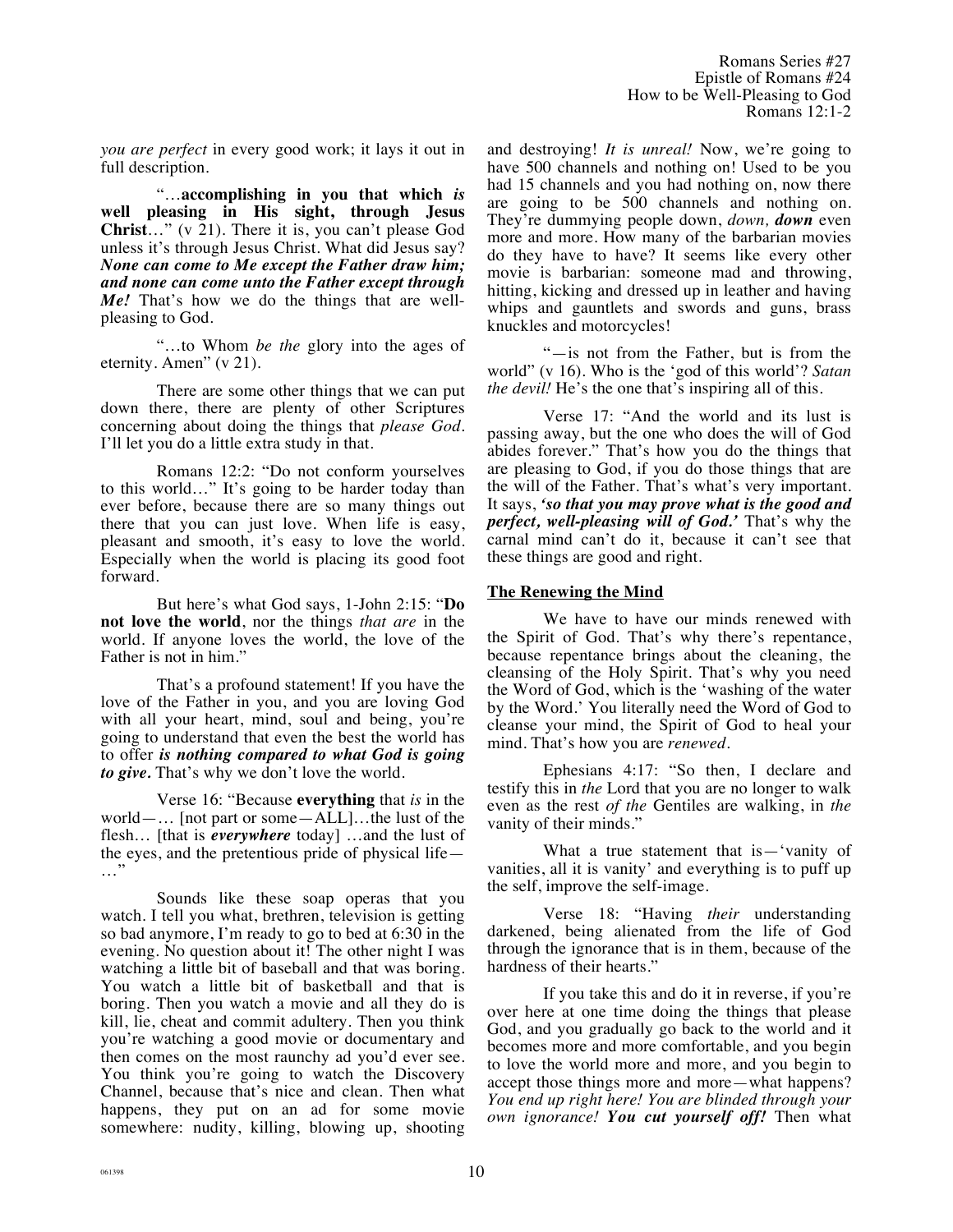happens?

Verse 19: "They have cast off all feelings, *and* have given themselves up to licentiousness..."

When I was back in Massachusetts at the hotel we had the meeting in, they had a prom that night, Sabbath night. I tell you what, they're all dressed up in their tuxedos and their gowns and going to the prom. As we got done eating dinner, we came by and here were some of the teacher chaperones all dressed up in the bar. They were up there getting away from it all. They had their ties on and their tux on and I walked by and I made the comment, 'Oh, the chaperones are here.' *Yes!* 'You're getting away from it all.' *Yes!* As we were walking down the hall, we heard this music, beating of drums, yelling, screaming and jumping up and down. We stopped! It was startling! We opened the door and here are all these lights going around and everybody jumping up and down and yelling and screaming!

"…cast off all feelings, *and* have given themselves up to licentiousness…" That's exactly what was happening there. These are the leaders of tomorrow! May God help us!

"…to work every uncleanness with insatiable desire. But you have not so learned Christ; **if indeed you have heard Him**…" (vs 19-21). That's quite a statement! That ties in with 'if you have an ear, let him hear.' A lot of people hear but they don't *hear!* That's what he's saying here.

"…and have been taught in Him, according to *the Truth* in Jesus: That concerning your former conduct, you **put off** the old man, which is corrupt according to deceitful lusts" (vs 21-22). *Put that off!*

- Is it well-pleasing to God that you put away sin? *Yes!*
- Is it well-pleasing to God that you put off deceitful lusts? *Yes!*

Verse 23: "And that you **be renewed** in the spirit of your mind." That's what's so important, brethren, *renewed in the spirit of your mind*:

- be changed<br>• be converted
- be converted
- to grow<br>• to devel
- to develop

Being "…renewed in the spirit of your mind" there's also something else you need to do. You cannot go out and be like the world and just let all of these things just pour into your mind. They're going to have an affect on your mind. Here's what we're told:

Proverbs 4:23: "Above all **guard the door** 

**of your mind** with diligence, for out of it *are* the issues of life." That's why it's important that *in order to renew your mind you have to put in the Word of God!* You've got to put out the deceitful lusts, but you have to also put out those things that are of this world.

Verse 24: "Put away from you a deceitful mouth… [pride and vanity] …and devious lips put far from you. Let your eyes look right on, and let your eyelids look straight before you" (vs 24-25). There comes a time when things are so bad all around you, that all you can do is just put your head down and your eyes straight forward and go right straight ahead; get away from it.

Like Joseph. when he was trying to be seduced by the wife of his master, at that particular time when he was in slavery in Egypt, what did he do? *He said, 'No, ma'am!* He fled fornication! She grabbed his robe and falsely accused him and had him thrown in jail. He was better off in jail, in the dungeon. So, Joseph did that, he kept his eyes straight ahead. You know the rest of the story. God lifted him up in one day and made him #2 in all of Egypt in one day, from the dungeon to the throne! That's quite a story when you understand about Joseph.

Verse 26: "Ponder the path of your feet…" Figure out where you are going:

- What are you doing spiritually?<br>• What are you doing mentally?
- What are you doing mentally?
- What are your thoughts on?

"…and all your ways *will be* established. Do not turn to the right hand nor to the left; remove your foot from evil" (vs 26-27). It's all a part of getting out of this world!

I tell you, sometimes I kind of feel like the prayer: *Take me out of the world!* Especially when you get out and see all the people and things like that—it's something! It's really something! All of that is part of *renewing your mind!* What is going to happen is when you're renewing your mind and getting rid of these lusts, you're going to have flashbacks. You're going to have mental flashbacks take place because you don't understand how deeply buried some of these things are in your mind. When a flashback happens, you ask God to help cleanse your mind and get rid of it, clean it up and make it right, because God can give you perfect forgiveness *and forgetfulness*. I think that's why when we're old, God gives us flashbacks to our youth, so we can also confess those sins that we've forgotten.

Ephesians 4:23: "And that you be renewed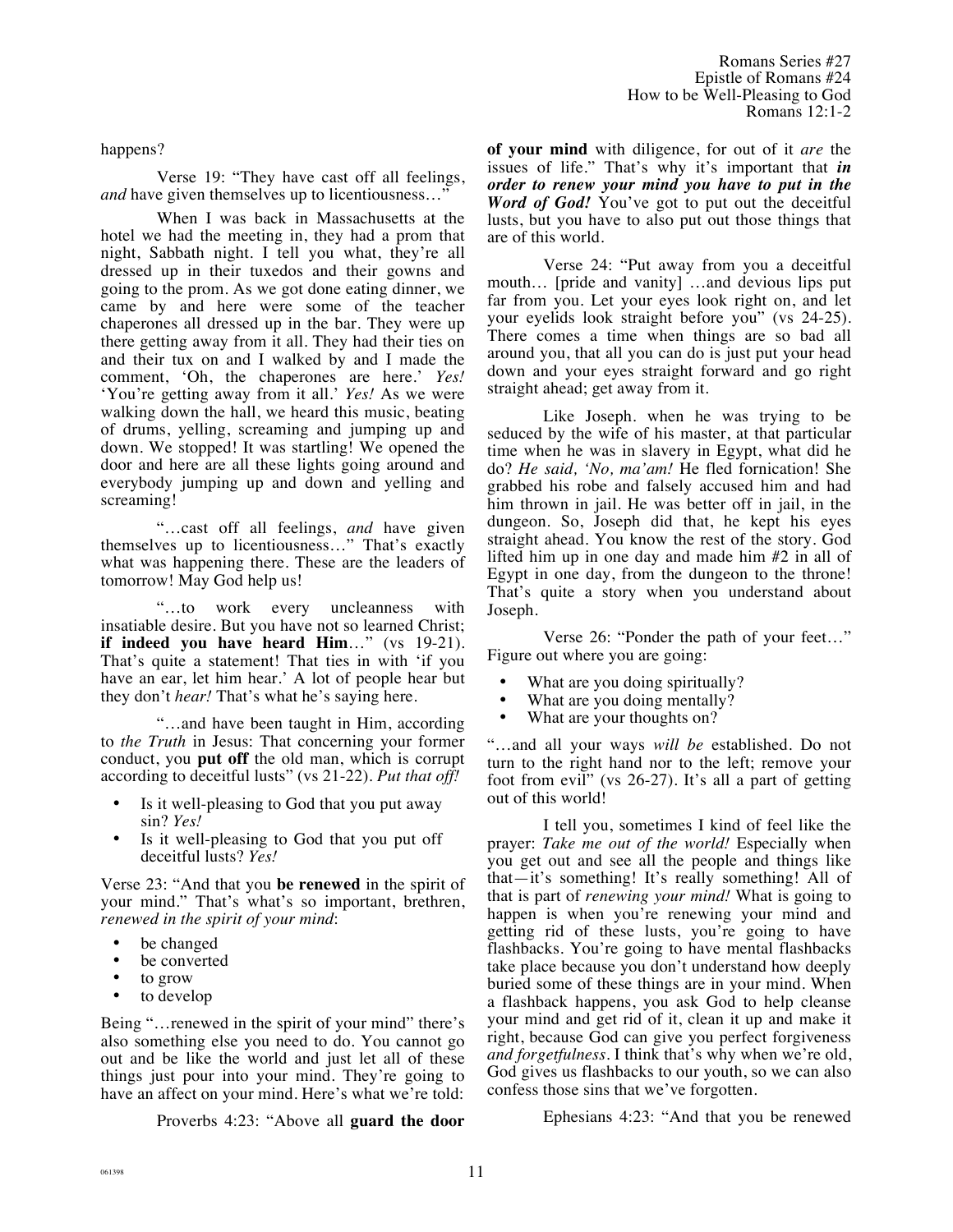Romans Series #27 Epistle of Romans #24 How to be Well-Pleasing to God Romans 12:1-2

in the spirit of your mind; and that you put on the new man…" (vs 23-24). Step-by-step, new; you're renewed in mind and you put the new man. Who is the new man? *Christ! Christ in you, the hope of glory!*

"…which according to God is created in righteousness and Holiness of the Truth" (v 24). You're the workmanship of God! You are being created by Christ and God the Father, right now, for what you're going to be as a Spirit being in the Kingdom of God. That's why all of this is so important, brethren.

Verse 25: "Therefore, let each one put away lies…" Here's the carnality that comes out. We all have our carnality that comes out.

"…*and* speak the truth with his neighbor because we are members of one another" (v 25). Then it gives all the things that we need to do. When we put out the sin that is also *pleasing to God*. So, there are two things that please God:

- 1. you keep His commandments and love Him and grow in the spiritual fruits
- 2. you put away the deceitful lusts and the things of carnality

Verse 26: "*When* you become angry, do not sin…. [that's a tightrope to walk] …Do not let the sun go down on your anger… [very simple: if you're angry all night you don't sleep] …neither give place to the devil" (vs 26-27). If you keep anger, what are you doing? *Giving place to the devil!* Don't give him a place.

Verse 28: "Let the one who stole, steal no more; rather, let him labor with *his* hands, working *at* what *is* good, so that he may impart *something* to the one who has need. Do not let any corrupt communication come out of your mouth…" (vs 28- 29). Now, there's a challenge—isn't it? All of us fall short in that!

"…but that which is good and needful for edification…" (v 29). In other words, let your communication build up. Don't be tearing down. Help, edify, show, teach:

"…that it may give grace to those who hear. And do not vex the Holy Spirit of God…" (vs 29- 30). That's quite a statement! How do we 'grieve the Holy Spirit of God'? *By doing all these carnal things!* If the Spirit of God is in us and we're out there doing all these carnal things, then we're 'grieving the Holy Spirit of God.'

"…by which you have been sealed for *the* day of redemption. Let all bitterness, and indignation, and wrath, and clamor, and evil speaking be removed from you, together with all malice… [that's how you're *renewed in the spirit of your mind*] …and be kind *and* tenderhearted toward one another, forgiving one another, even as God has also in Christ forgiven you" (vs 30-32).

Romans 12:2: "…in order that you may prove what *is* well-pleasing and good, and the perfect will of God."

Ephesians 6:6—talking to servants: "Not *merely* with eye service, as *do* pleasers of men; but as servants of Christ, doing the will of God from *the* heart." That's how you prove what is the good and perfect will of God. You do it from the heart.

Colossians 4:12 "Epaphras, a servant of Christ who *is* from among you, salutes you. He is always striving for you in *his* prayers, that you may stand perfect and complete in all the will of God." There you go!

That's quite a message when you understand when he says, v 16: "After you have read the epistle, see that it also is read in the Church of *the* Laodiceans, and that you also read the one from Laodicea."

We don't have that one, so it's quite an admonition to the Laodiceans, that you *may* stand perfect and complete in all the will of God. If you are rich and increased with goods, there's a challenge. Let it be the spiritual goods, not the physical goods. Let it be all the will of God.

Here's something else concerning the pleasing will of God, Hebrews 10:7: "Then said I, 'Lo, I come (*as* it is written of Me in *the* Scroll of *the* Book) to do Your will, O God.'" That's why Christ came.

He says it again in v 9: "Then He said, 'Lo, I come to do Your will, O God.'…."

Verse 36: "For you need to have endurance, so that, after you have done the will of God, you may receive the promise." There it shows that not only does it show that we do it, but we also have to have patience and patiently continue doing it. All of this is very important when you put all of this together.

There's quite a message in Romans 12:1: "I exhort you, therefore, brethren, by the mercies of God, to present your bodies a living sacrifice, Holy *and* well-pleasing to God, which is your spiritual service. Do not conform yourselves to this world, but **be transformed by the renewing of your mind,** in order that you may **prove what** *is* **well-pleasing**